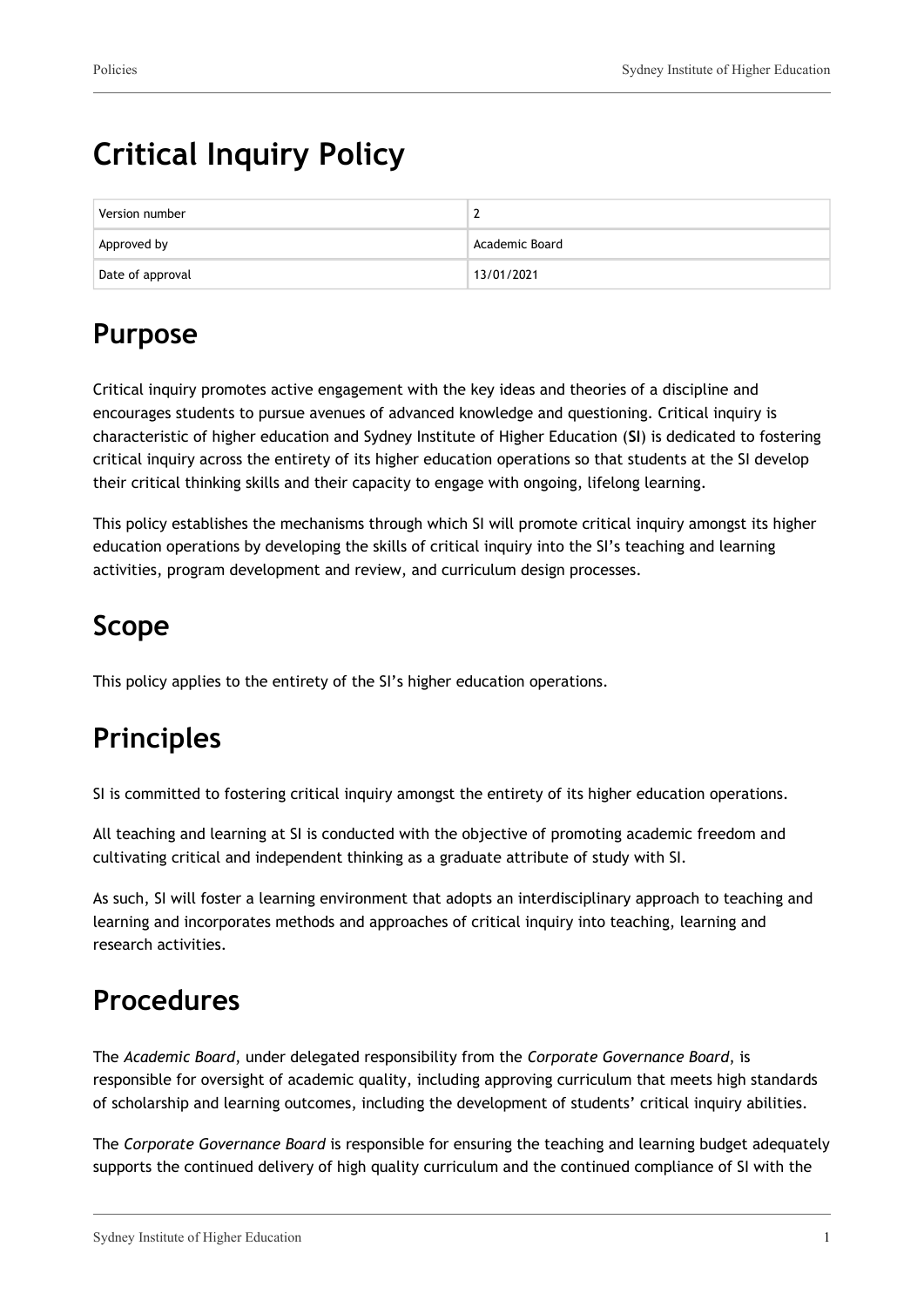#### *Higher Education Standards Framework 2015*.

#### *Program development*

All programs offered at the SI will develop the skills required to engage in critical inquiry and advanced levels of knowledge so to promote ongoing and lifelong learning amongst its students. As part of the program development process, the *Academic Board* will ensure programs at SI:

- Foster cognitive and critical thinking skills at a level appropriate to the program
- Offer core units that engage students in research, analytic and critical thinking
- Incorporate learning and teaching activities and assessment tasks that integrate collaboration and discussion amongst students.

#### *Academic staff*

Academic staff at SI are expected to support students in the development of problem-solving and research skills.

To ensure students are adequately supported in their pursuit of advanced levels of inquiry, all teaching staff will have relevant industry experience within their field of expertise and hold a qualification that is at least one AQF level above the program in which they teach as per the *SI's Workforce Policy.*

The SI's *Professional Development Policy* further ensures the critical inquiry skills of teaching staff are continually developed to ensure staff engage students with the level of critical inquiry appropriate to the AQF level at which they teach.

#### *Research*

SI is committed to supporting academic staff and student research and will promote critical inquiry throughout the SI's academic operations by:

- Supporting research projects and the development of research funding grant applications
- Providing adequate resources to support academic staff and students throughout the research process
- Developing online databases which offer students access to up-to-date and useful information
- Encouraging collaborations with academic peers at other higher education providers

### **Policy Implementation and Monitoring**

The *Academic Board* is responsible for approving and ensuring the implementation of this policy.

The *Academic Board* will review all periodic reports from relevant committees and staff members, in accordance with the *Compliance Calendar.*

Additionally, the *Academic Board* will review all relevant student complaints, concerns raised by staff members, and instances of student or staff misconduct in accordance with the *Compliance Calendar.*

Based on these monitoring activities, the *Academic Board* must advise the *Corporate Governance Board* and ensure that findings are taken into account in planning, quality assurance and improvement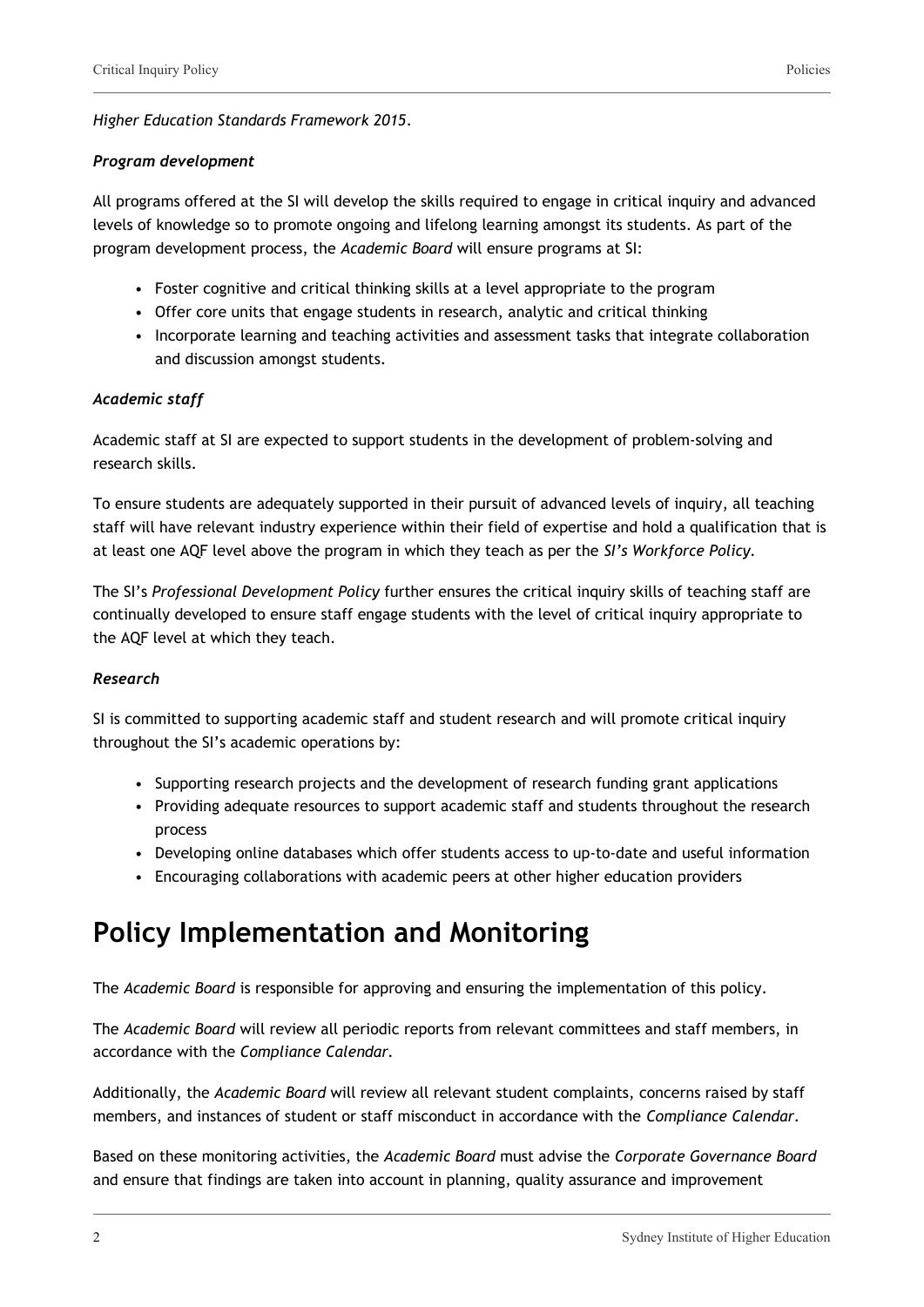processes.

### **Definitions**

**Academic Board:** the governing body responsible for academic matters, including teaching and learning, program approval, workforce planning, academic staff appointments, research and professional development, academic policies and procedures, overseeing student grievances and appeals processes. The *Academic Board* reports to the *Corporate Governance Board*.

**Assessment:** the process of grading, marking and reviewing student assessment tasks against the assessment standards and criteria. This includes devising and using assessment criteria, standards and assessment criteria; reviewing and comparing the marks and grades awarded to individual student submissions for the same assessment task within a unit of study.

*Australian Qualifications Framework (AQF):* National guidelines that regulate Australian postcompulsory education and training qualifications. The framework identifies learning outcomes for each AQF level and qualification, policy requirements, educational and economic objectives, governing and monitoring arrangements.

**Critical inquiry:** Describes the analytic and research process of closely evaluating the key theories and ideas of a subject so to consider the alternative and/or conflicting perspectives and understandings of an idea. Critical inquiry produces well-considered analyses that can challenge accepted ideas and spark new avenues of research and inquiry.

**Unit:** A unit of study in which students enrol as part of a program, for which a degree is awarded upon completion.

**Teaching staff:** Staff employed at SI in a teaching capacity.

### **Review schedule**

This policy will be reviewed by the *Academic Board* every three years.

| Version History |                |                |                                |                   |
|-----------------|----------------|----------------|--------------------------------|-------------------|
| Version number: | Approved by:   | Approval date: | Revision notes:                | Next review date: |
|                 | Academic Board | 25/11/2017     |                                | 25/11/2020        |
|                 | Academic Board | 13/01/2021     | No change. Periodic<br>Review. | 13/01/2024        |

| Related Documents |                                            |  |
|-------------------|--------------------------------------------|--|
| ☞                 | Academic Freedom Policy                    |  |
| ☞                 | Academic and Professional Integrity Policy |  |